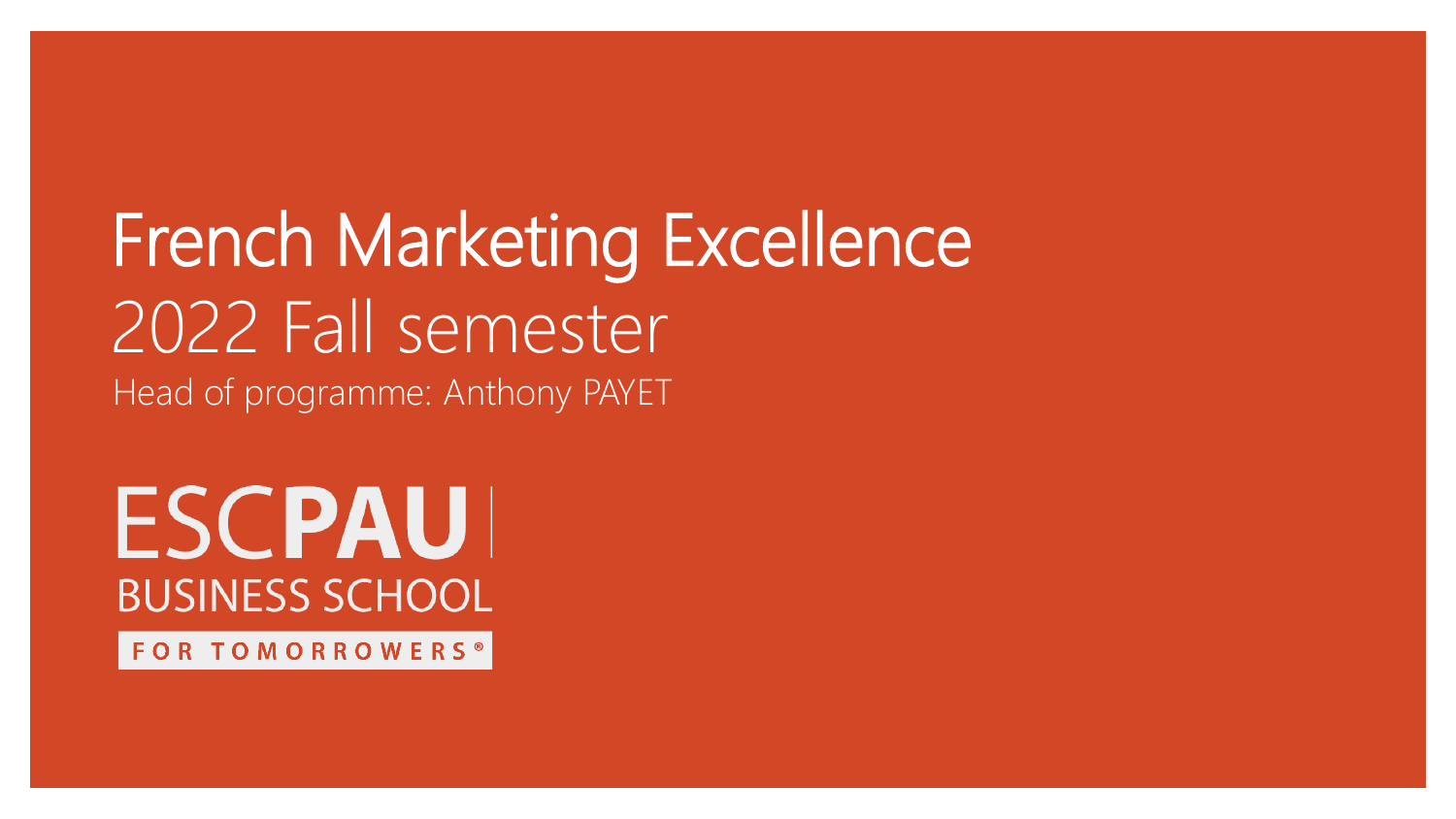

France occupies a unique position, excelling in terms of cultural diversity, scientific research, hospitality and business acumen. The program uses examples of international industries, in which France excels, to teach advanced marketing theories and techniques. The program also includes an internship and a final dissertation. It offers a unique and challenging experience while increasing the long-term career opportunities and personal development of students.

This course contributes directly to 4 of the 4 Learning Goals of the Master Program. The measurements taken in this course contribute to the implementation of the AOL quality assurance process for this program.

| <b>Learning Goal</b>                                                                                                                                                                                                                 | <b>Type of contribution</b> | <b>Measure</b>     |
|--------------------------------------------------------------------------------------------------------------------------------------------------------------------------------------------------------------------------------------|-----------------------------|--------------------|
| LG1. With a strong knowledge of the role and the place of organizations<br>l within<br>global economies, be able to master:<br>- management techniques (bachelors)<br>- management strategies and decision-making processes (master) | <b>Exploitation</b>         | <b>AOL Process</b> |
| LG2. Acquire Skills and Tools to be (or to become) a ToMorrower                                                                                                                                                                      | <b>Development</b>          | <b>AOL Process</b> |
| <b>LG3. Act with a Global &amp; Responsible Mindset</b>                                                                                                                                                                              | <b>Development</b>          | <b>AOL Process</b> |
| <b>LG4. Think in a Circular Economy Context</b>                                                                                                                                                                                      | <b>Initiation</b>           | <b>AOL Process</b> |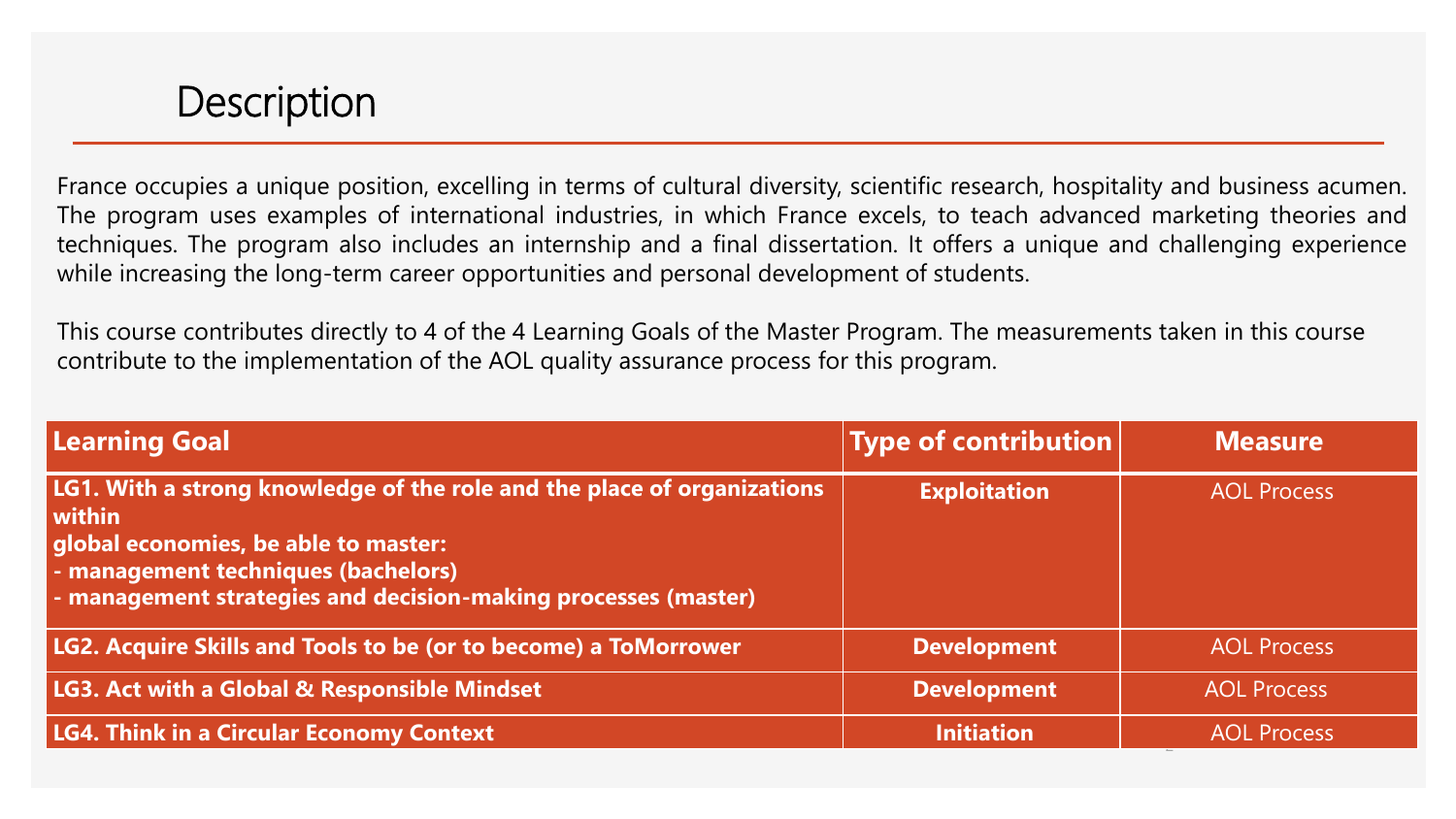

- Define international strategies for luxury, food, wine & technical products
- Master the main characteristics of these 4 sectors
- Define global strategies for advertising, campaign design and digital growth
- Set up an international sales plan in the previously mentioned sectors
- Get acqainted with the future of those sectors and the weak signals currently setting tomorrow's trends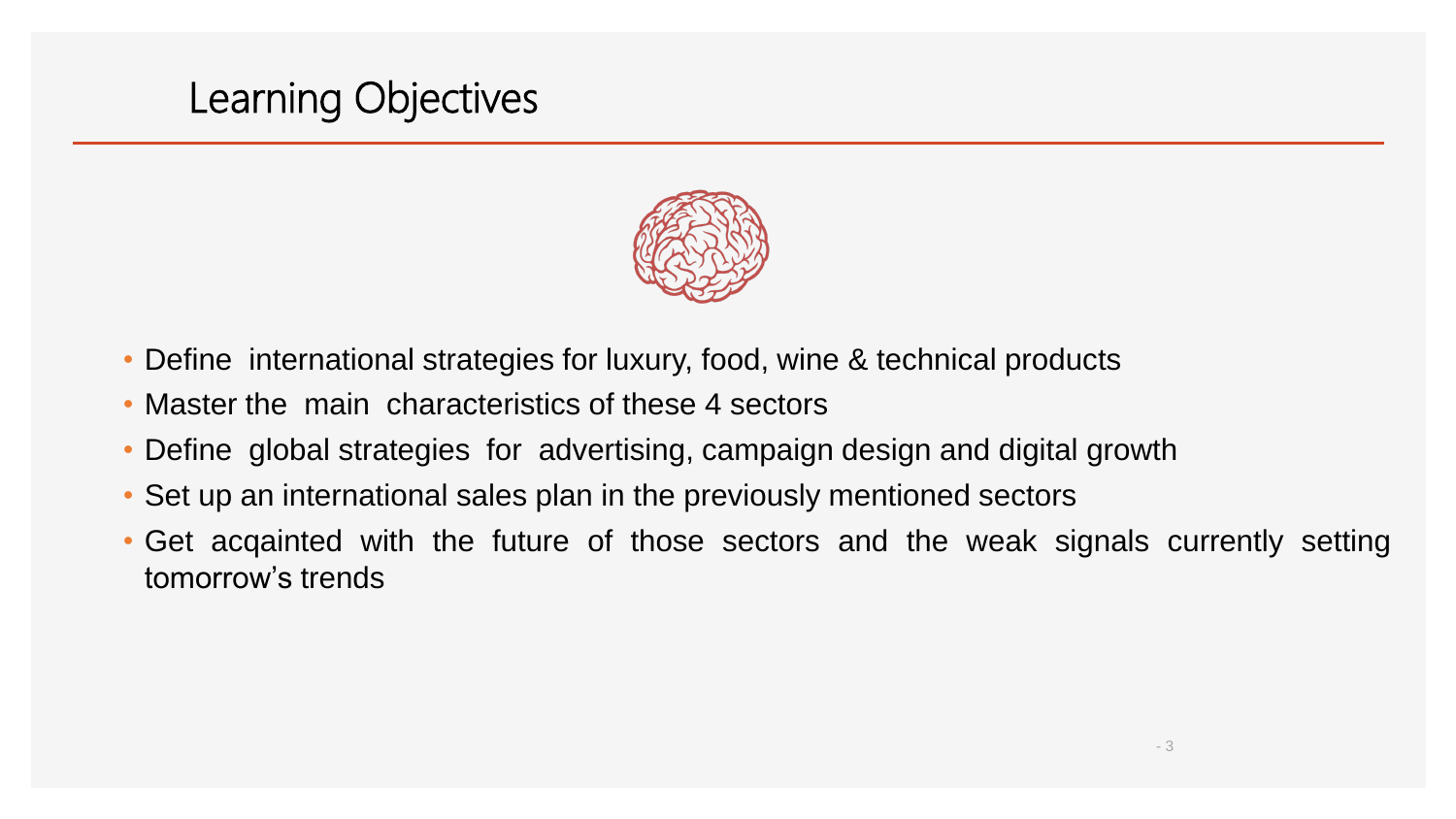

| <b>Module</b>                       | <b>Teaching Method</b> | Language     | <b>Hours</b>  | <b>ECTS</b>               |
|-------------------------------------|------------------------|--------------|---------------|---------------------------|
| <b>Luxury Marketing</b>             | <b>Blended</b>         | Eng.         | 30            | 5                         |
| French Tech                         | <b>Blended</b>         | Eng.         | 30            | 5                         |
| <b>Purpose Marketing</b>            | <b>Blended</b>         | Eng.         | 30            | 5                         |
| <b>Intercultural Marketing</b>      | <b>Blended</b>         | Eng.         | 30            | 5                         |
| <b>French Wine Marketing</b>        | <b>Blended</b>         | Eng.         | 30            | 5                         |
| French Food/Gastronomy<br>Marketing | <b>Blended</b>         | Eng.         | 30            | $\overline{5}$            |
| 6 modules                           |                        | 100% English | 180<br>heures | 30 crédits<br><b>ECTS</b> |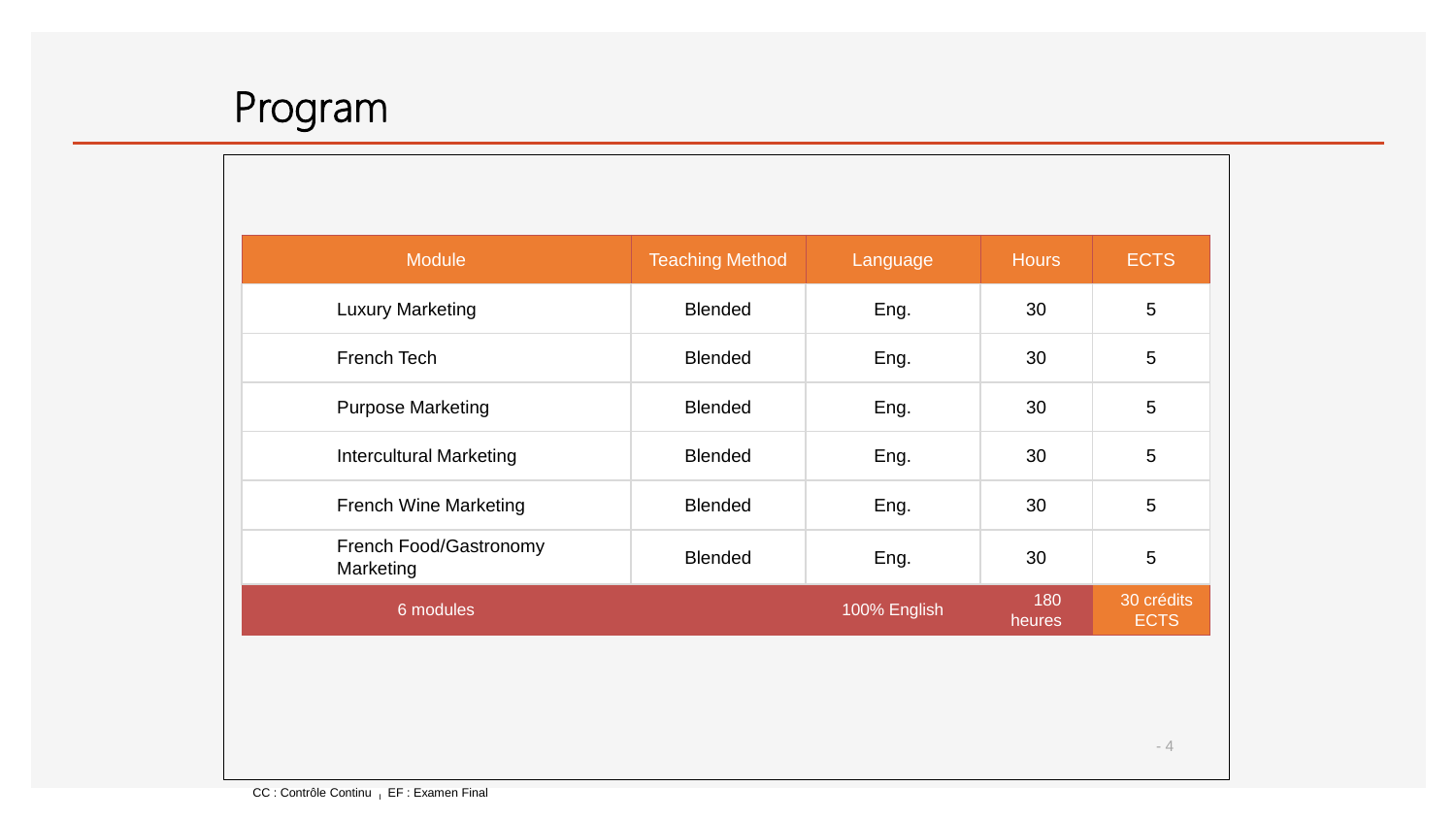### Module Presentation

#### Module 1: **Luxury Marketing**

This course will focus on luxury/fashion/cosmetics (Inc. fine fragrances) industries, strategies and tactics (product, pricing, distribution & communication.

#### Module 2: **French Tech**

This module provides students with the fundamental theoretical & professional knowledge in international strategic marketing for the High Tech & Digital sector (subtrack of 30 hours). The High-Tech sector is one of the four emblematic sector for the French Marketing Excellence (Luxury, Agrofood, Wine, High Tech/Digital).

#### Module 3: **Purpose Marketing**

This course will teach students how to effectively market products/sectors while having an emphasis on purpose behind brands and products. Brand strategy and development will be a focus point during this course. It will also help explain some of the modern myths surrounding the generational approaches.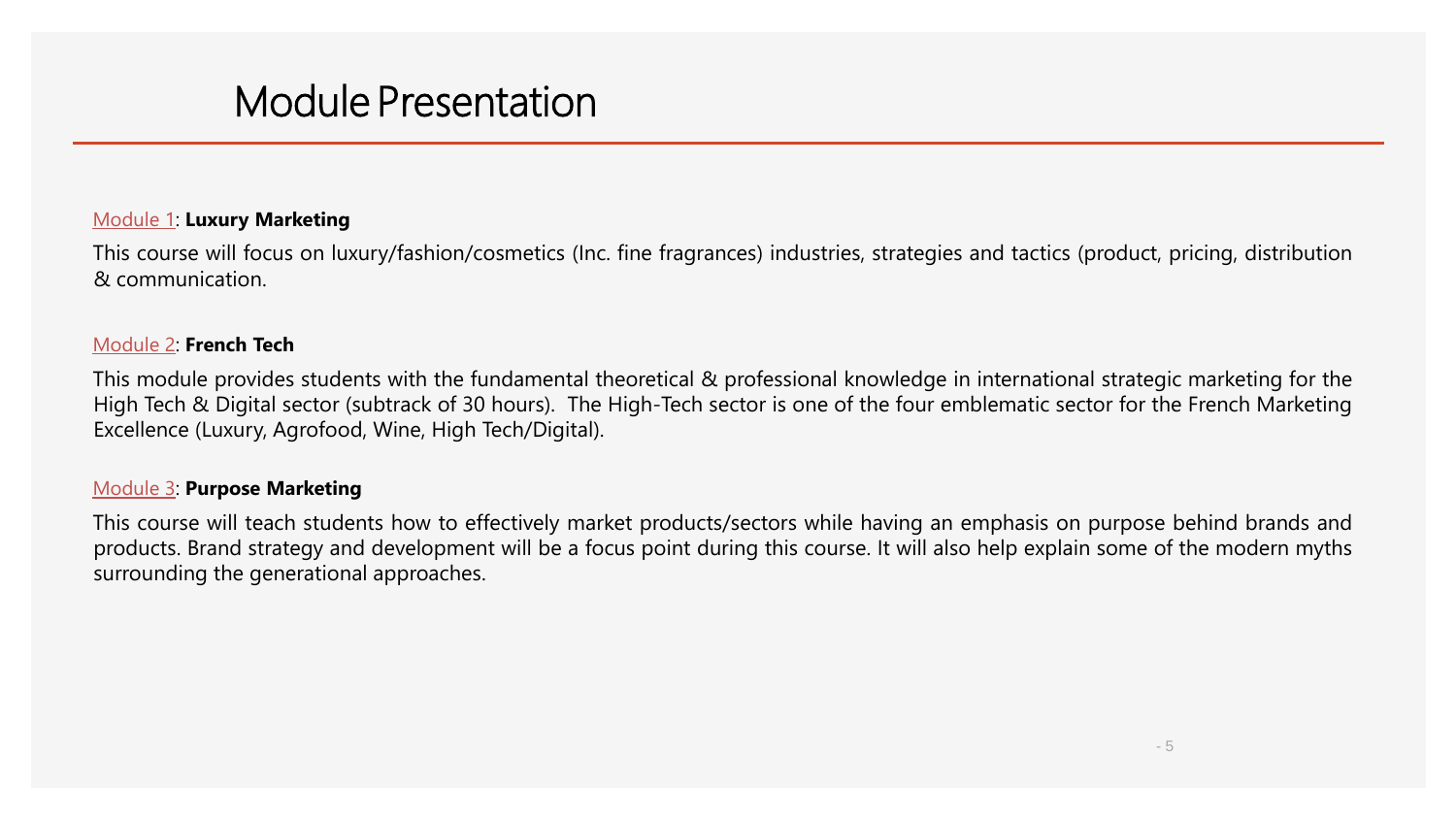### Module Presentation

#### Module 4: **Intercultural Marketing**

Culture affects every company on a daily basis. As a consequence of the ever more connected world we live in, even the smallest and most locally anchored company will sooner or later have to consider and deal with intercultural issues. For companies doing business abroad, these issues become a prominent part of their operations, and for global companies this is a part of their every day operations on several different levels. In this course, the area of intercultural marketing management is divided into a few central thematic concepts that are discussed from the prism of theory and practice

#### Module 5: **French Wine Marketing**

In this course student will grasp the various specific aspects of the wine sector. By learning the best practices and studying real business cases they will learn transferable skills in marketing. France has been a major player in the wine industry and this course emphasis how marketing is a powerful tool in order to sustain that consumer perception and develop brands in that industry.

#### Module 6: **French Food/Gastronomy Marketing**

The course focuses on another sector in which France plays a major role: food and gastronomy. This course has a hands-on approach with a focus on foodtech which provides students with a global overview of the sectors most recent and advanced pratices in terms of value proposition and marketing strategies.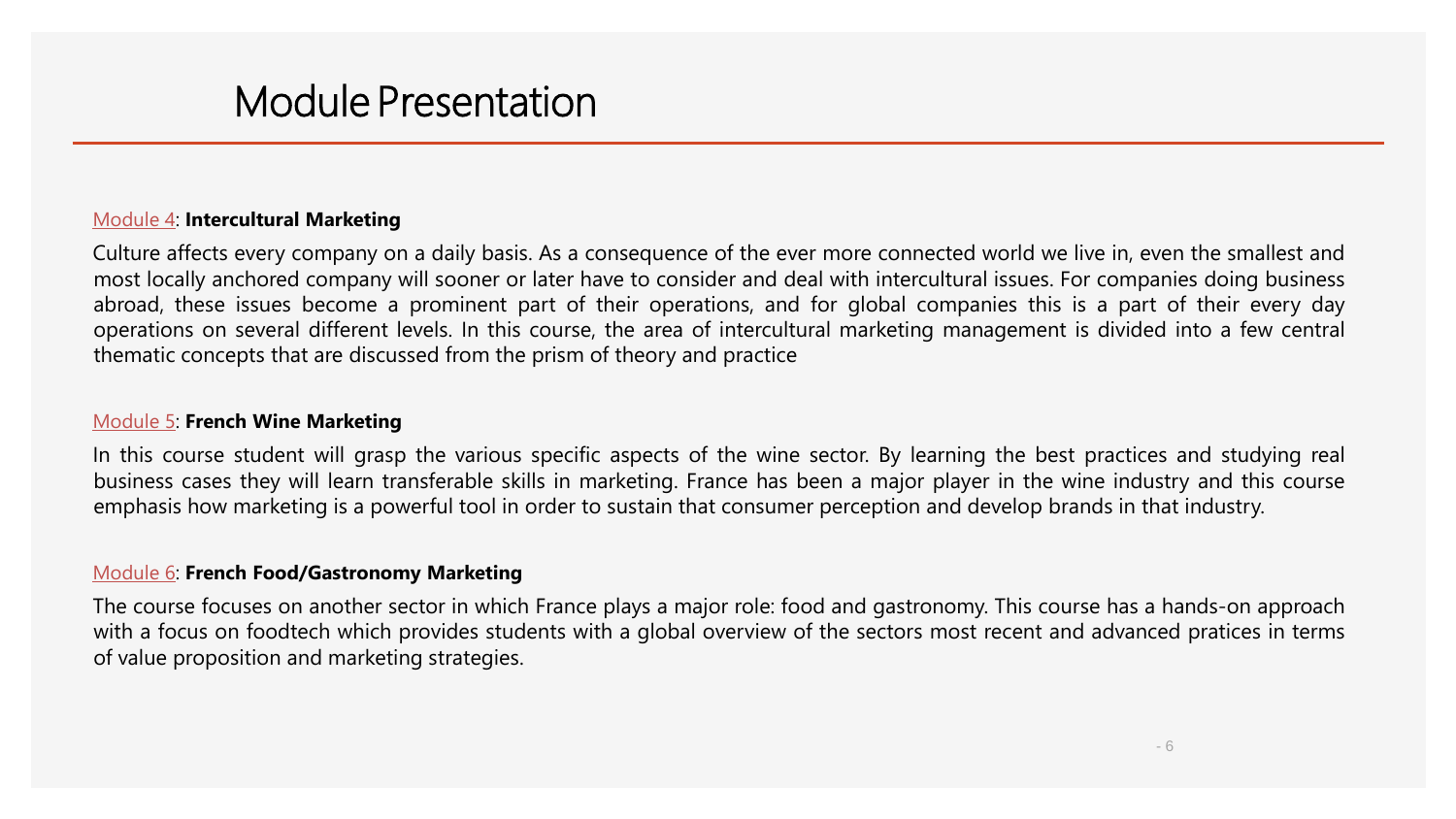## Teaching Methods

An Interactive and differentiated Pedagogy divided into three main learning concepts:



### **Learning through Concepts and Tools' Acquisition**

Delivered through a combination of classroom and hands-on exercises, independent studies, and challenging questions.



### **Learning through Case Study**

After having introduced and discussed with students main concepts, approaches and tools, Professors encourage students to develop their knowledge and work practice by using a solving case approach.



#### **Learning through Practice and Research**

In addition, Professors encourage students to go through rigorous field projects that enable them to put into practice all their learning. This takes the form of what we call a Field Research Project or FRP. In group, students are invited to write a paper and perform an oral presentation based upon subjects suggested by student groups, the school, or companies that work very close with the school. What we are looking for when teaching is to offer to students: knowledge, methods, tools, and experience that can help them to develop their skills not only as a manager but also as a leader. We believe that being a leader implies being able to develop skills and integrate behavior as: Transformational Leader, Adaptive Leader, Inspirational Leader. We believe that our teaching method can help you to be a leader who inspires innovation and change.